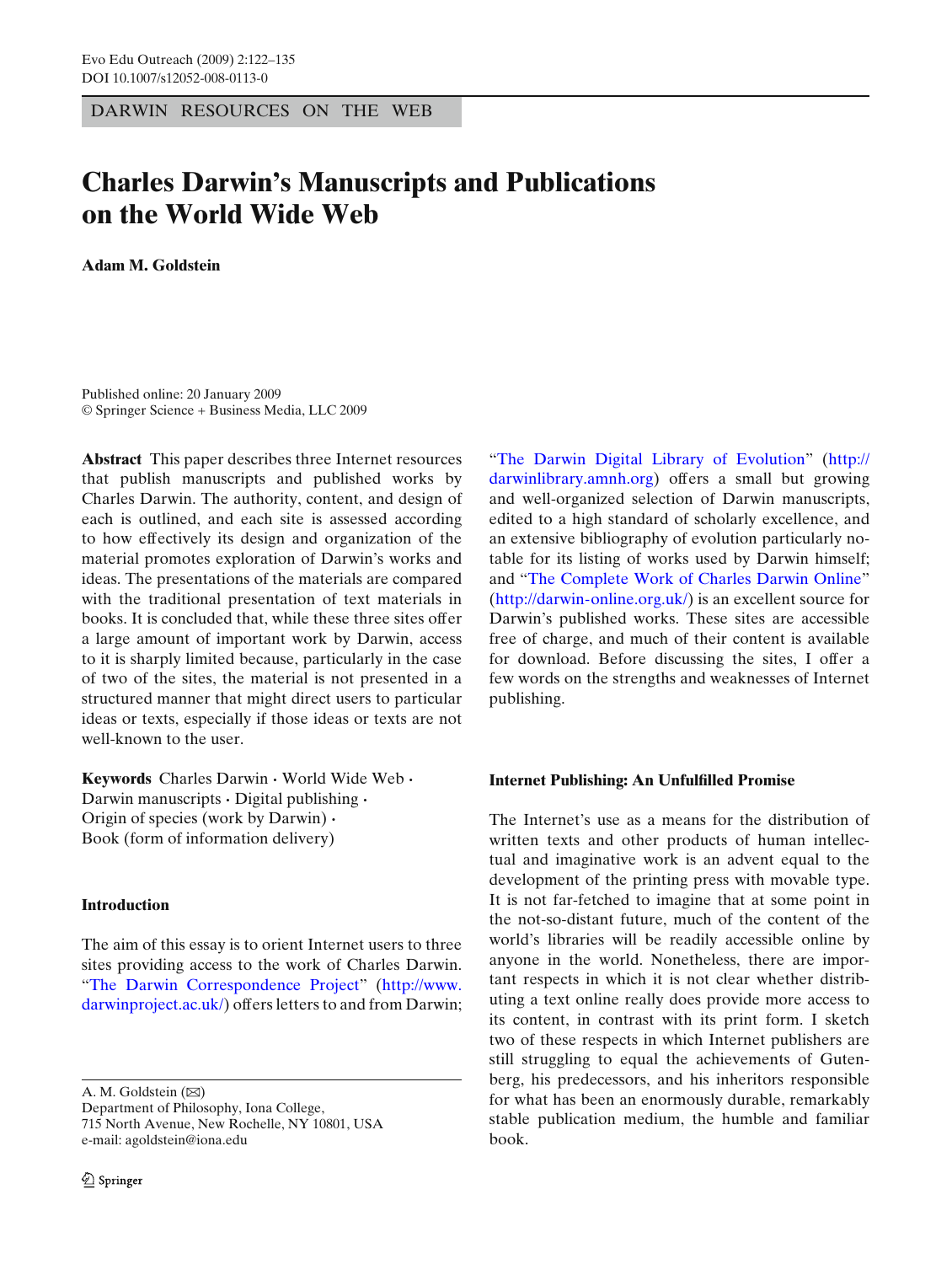## Moving Beyond the Book?

Internet publishing possesses several advantages over publishing in print. Works published online reach a broader audience, print works being limited by the range of their physical distribution. This is particularly important for archival materials such as letters and manuscripts, which exist in single copies. Rather than visit an archive in, say, Cambridge, England, readers all over the world can view Darwin manuscripts online. Some archival materials, such as Darwin's correspondence and notebooks, have been transcribed and published in print form. Nonetheless, most readers will have a difficult time obtaining them. These expensive works of many large volumes are not likely to be held in neighborhood public libraries or college libraries; the best source for them is the library of a large university with an extensive research collection, or the library of a large natural history museum. A second advantage the Internet provides over print is that online documents can be hyperlinked. A scholarly editor can direct readers to related works, notes, or other editorial devices intended to clarify the texts by linking to related resources directly. Third, digital documents can present different views of a document, for instance, displaying a manuscript with and without annotations, as though they were overlays; presenting it at different sizes; or rotating it.

These advantages are partially offset—in some cases, completely offset—by the absence of an online format that matches the intuitive ease of use and familiarity of the printed book. Jumping 200 pages ahead in a book is a simple matter; online, infelicities of web site design may obscure mechanisms of "page" turning, leaving the user puzzled about how to move forward or backward more than one page at a time; or, if the mechanism's usage is clear enough, it may be so clumsy that users have a difficult time viewing the page in which they are interested. Likewise, electronic "bookmarks" lack the simplicity of the real thing: How to mark one's place in a digital text? Another serious problem is that the digital medium degrades a text's readability. Most computer screens cannot display a full page at full size, destroying information about one's location on a page or within a paragraph. Readability is further compromised by the abandonment of ages-old principles of book design such as those concerning the size and placement of the type block, page size, placement of page numbers (folios), and type design. Many of these elements of book design cannot be reproduced online, even if digital publishers wanted to do so; in their absence, alternative technologies for readability have yet to be fully developed.

In my account of each site below, I will touch on the user experience, alerting site visitors to how well each site's designers have met the challenges of distributing digital copies of books, letters, and manuscripts. I will focus on areas of greatest concern to the user: navigation to the various parts of the site, readability of the texts and navigation through them, and the ease of printing and downloading texts. The idea is not to assess the sites from an aesthetic point of view, but in terms of those design elements that might help or hinder a reader's understanding of a digital text. I aim to sketch each site's design principles from a broad point of view, so that someone might be able to use my account of each site as a preliminary "road map" on his or her initial visits.

# Wide Distribution—but No Access?

Internet publishing neatly solves the problem of distributing works to many people, simultaneously, over great distances. But does this mean that there is more access to the information in each work? At the very least, it is clear that after a work is distributed online there is more access to it than before it was distributed online, in the following sense: Before it appeared online, many people had no access to it at all, whereas after it appears online, many people have some access. Can a more precise statement be made concerning *how much* access to a work is provided by distributing it online? There is a strong case to be made that, particularly when a large body of work is distributed online, the increase in access is minimal. The problem is that it can be difficult for a user to find suitable entry points to the online work. Identifying information of interest poses a significant problem, which gets worse as the volume of texts in a given collection grows.

First, note that unless a researcher has narrowed his or her search down to one or a few works, browsing is futile. Scanning a single work such as the *Origin* for passages relevant to one's questions or research problems takes a significant amount of time, though it is profitable do so, as many researchers have done many times. The problem is that searching, say, *all* of Darwin's published works by browsing would be an impossible task, given the amount of time available to most researchers before their projects must be complete.

Abandoning the strategy of searching a large collection online by browsing, it is natural to consider free-text searching in the full text of the works in the collection, which seems to hold great promise. Search software scans the entire contents of the texts in the collection; a "hit" occurs if a pattern matching the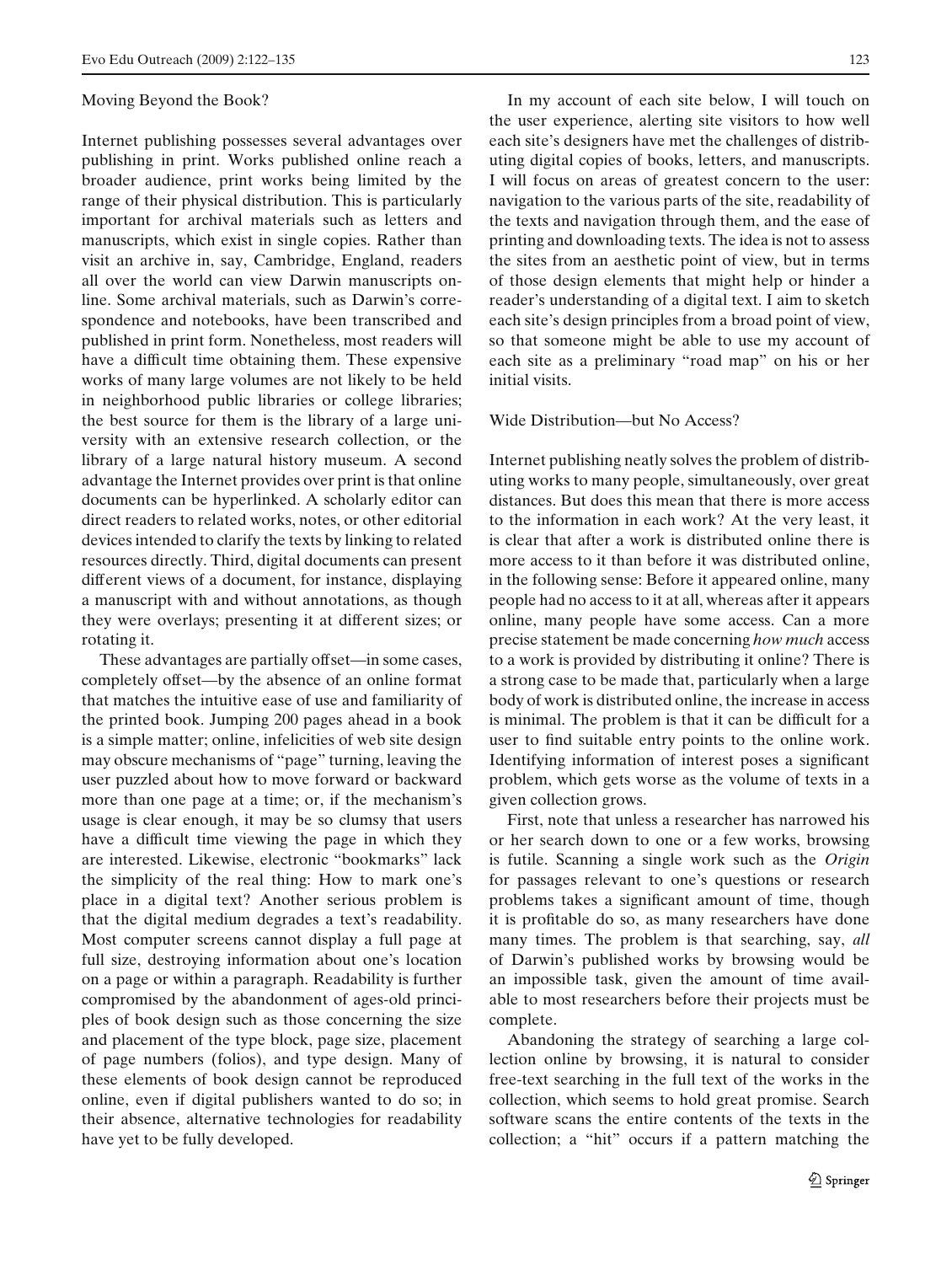<span id="page-2-0"></span>morphology<sup>1</sup> of the user's search key is identified. Results of searching are presented as a list of passages, page numbers, or other information about the location of hits in the collection, with a link to each one. There are two difficulties with this strategy. First, there is a wide scope for mistaken hits; second, there are many relevant passages in the collection that cannot be identified by morphological pattern-matching. A single morphological pattern of letters can have multiple meanings; free-text searching will identify all such patterns, regardless of whether they are of interest to the user. These "false positives" are mistaken hits. In contrast, many concepts or objects are often known under a range of descriptions that have no morphological similarities. For instance, someone interested in natural selection would want to be alerted to passages that use the phrase "survival of the fittest;" but no pattern-matching software looking for "natural selection" will identify such phrases. This is a case in which relevant passages are not identified as hits. Searching a very large collection such as Darwin's correspondence or all of his published works, these problems grow significantly, the number of hits returned by a search increasing enormously, and the potential for missed opportunities becoming acute.

Expert indexing of works offers an alternative. Works in a digital collection can be identified by subject by selecting terms from a list that gathers together synonymous terms and phrases, for instance, cross-referencing "survival of the fittest" to "natural selection." To apply index terms, a scholar or trained indexer determines the subjects addressed by the work and identifies other variant types of search keys that users might search for the text, indexing it according to these as well. In a digital text, such indexing can occur at a fine-grained level. A journal article or book chapter can be marked up so that it is visible to the search software. Expert indexing is time-consuming and costly, relying on individuals with rare skills. The possibility of training machines to mimic the indexing behavior of human indexers is exciting. Work toward improving the capability of machine indexers is currently under way by artificial intelligence researchers studying natural language processing.

In my account of the three Darwin sites below, I will consider the extent to which the organization of the site contributes to solving the problem of access. Are links to works organized to provide natural entry points to the collection, given its format, the subjects it covers, its authors, or some other intellectually useful means? Once a work of interest is identified by a user, is any means provided for identifying similar or related works? As will be apparent from my comments in conclusion to my discussion of each web site below and my conclusion to the paper, I conclude that, even though significant progress has been made toward solving problems of distribution, there is a great distance yet to be traveled toward improving *access* to Darwin's works.

# **The Darwin Correspondence Project**

I have read heaps of agricultural & horticultural books, & have never ceased collecting facts—At last gleams of light have come, & I am almost convinced (quite contrary to opinion I started with) that species are not (it is like confessing a murder) immutable.

Letter 729—Darwin, C. R. to Hooker, J. D., [11 Jan 1844]

In correspondence, a scientist struggles to explain his or her ideas as they develop; assesses them; poses questions to other scientists, and responds to those asked by others; and reveals his or her personality. The public is fortunate that Darwin wrote many letters and that many have been preserved. The Darwin Correspondence Project aims to provide online access to transcriptions of all letters by Darwin and all those he received. Darwin's correspondence is particularly important for scholars. Working from his home in Down, Darwin acquired information from all over the world by exchanging letters with naturalists, collectors, physicians, and others in remote locations that provided him with first-hand accounts of plants and animals to which he had no direct access, vastly extending the number and diversity of the observations around which he built his theory of evolution.

## Personnel

The Project began in 1974 under the direction of Frederick Burkhardt and Sydney Smith, and it is now directed by James Secord, a professor in Cambridge University's Department of History and Philosophy of Science; Prof. Secord is assisted in his work by a fulltime staff of eight, which includes three Ph.D.- and four Masters-level scholars. As well, there is a full time staff

<sup>1</sup>By "morphology," I just mean the *shape* of letters and punctuation, arranged to form words and phrases. Search software can match such patterns in a digital text to a user's search key without having any information about their context or meaning.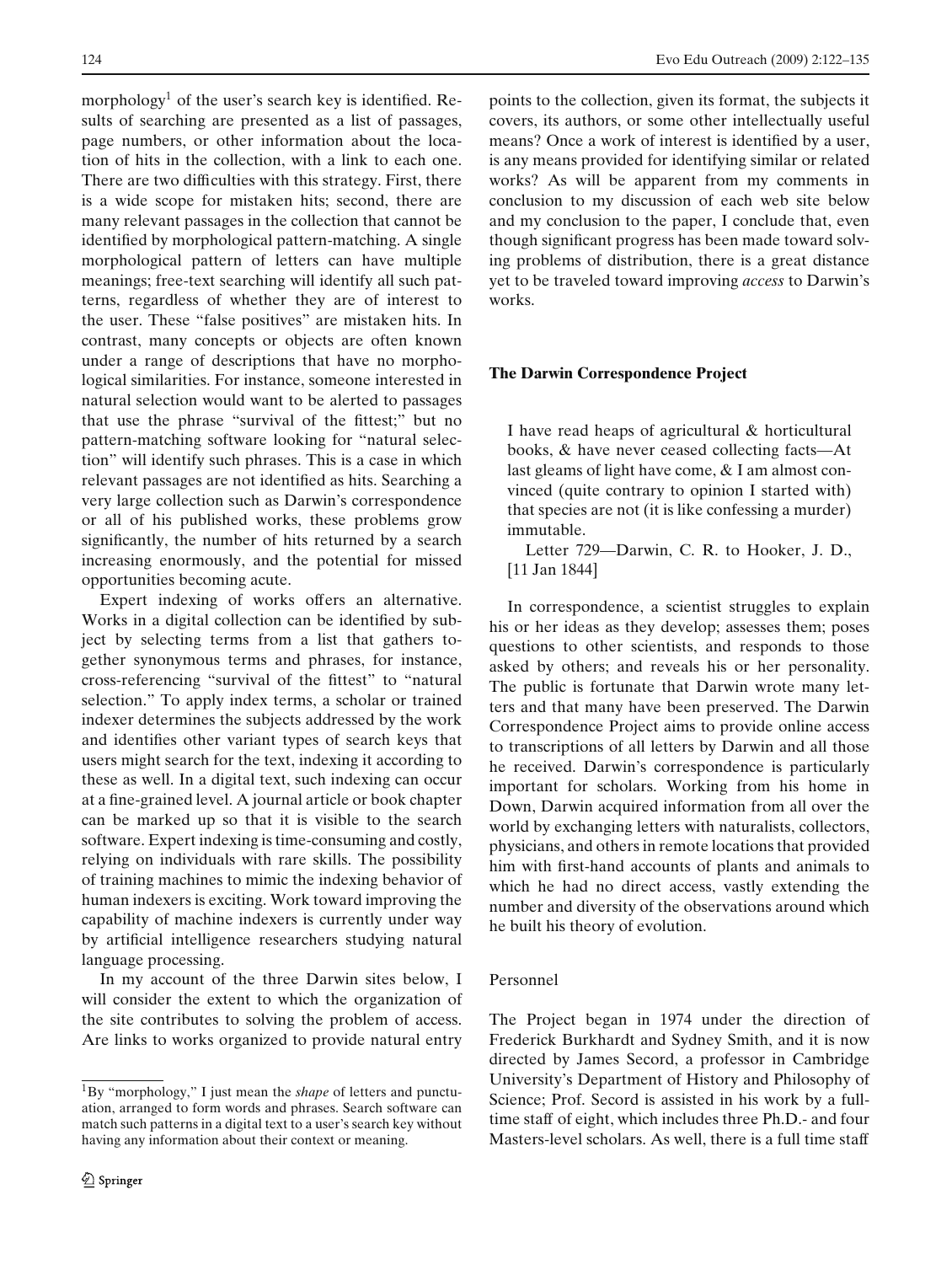member in the USA, at Cornell University, and three volunteer US staff.<sup>2</sup>

# The Collection

The collection of letters online at the Darwin Correspondence Project's web site is a companion to the ongoing publication of the letters in print, estimated by the Correspondence Project to take until 2025 and to require 30 volumes. Letters appear on the web site four years after they appear in a print volume. At present, there are approximately 14,700 documents in the database, including 7,600 letters from Darwin and 6,500 to Darwin, in addition to "relevant third party letters" and "memoranda." As in the print volumes, the web site presents transcriptions of the letters, the original copies of which are held in archives of Darwin correspondence all over the world, primarily at Cambridge University Library in England and the American Philosophical Society library in Philadelphia.<sup>3</sup>

The Correspondence Project adheres to high standards: A letter's transcription is proofread by four different individuals before it is published.<sup>4</sup> The verbatim text of each letter is published, including misspellings, punctuation such as dashes, and abbreviations such as "sh<sup>d</sup>" for "should." The date, signature line, "My dear Sir," and the like appear as Darwin wrote them as well. The text of each transcription appears in a large, readable sans-serif font, with no annotations or interpolations in the letter text; these appear in hyperlinked footnotes. Other footnotes provide biographical information about a person mentioned in the letter, or describe an event mentioned in it; still others direct readers to recent scholarship about persons, events, places, or biological groups. Darwin's ideas or words appearing in his published writings or other letters are also pointed out in the scholarly footnotes. At the top of each letter's page, the editors summarize it briefly. A sidebar to the left on each letter's page provides catalog data, such as who the letter is to and who it is from, where it was sent from, a physical description of the letter, information about where the original is held, and cross-references to the *Calendar of the Correspondence of Charles Darwin* (Darwi[n](#page-13-0) [1994](#page-13-0)) and to the print *Darwin Correspondence Project*. Subject headings direct readers to related letters. This is an important tool for users wishing to explore the collection.

Users can search the letters using an "advanced search" tool. Help pages describe the search query language, including how to conduct boolean searches, searching within a date range, searching for a letter to or from a particular person, letters about particular places, locations from which letters were sent, or subjects of the letter. This is only a partial list of the fields describing each letter that a user can search. Because the collection is so large, narrowing a search using some one or other means of advanced search is almost certain to be necessary in almost every instance.

The site does not offer any special format for printing or downloading letters. Users should find it easy to acquire letters for themselves, however, because most are short, and can be printed directly from a web browser or saved as a web page or text file directly to a hard drive.

Eclectic Pathways into the Collection

At the start of this paper, I raised the issue of access. There is no question that the Correspondence Project makes enormous strides toward distributing important texts to a wide audience. But how does a user find an entry point into the collection? The Correspondence Project web site offers some eclectic topic-oriented pathways into the collection. The topics are religion and science and ecology. The religion section is broken out into further subtopics, for instance, design in nature, belief, and ethics and society. Pages for each subtopic offer interpretative overviews of the nineteenth century context, highlighting key individuals, places, and events relevant to the subtopic at hand. Most importantly, each subtopic section of the site links to letters of particular relevance. At present, the section on science only contains one major subsection on ecology, which connects Darwin's ideas about the subject with those of today by way of short articles accompanied by photographs.

These are eclectic pathways because they are not of central interest to someone researching Darwin. Religion and science is an important topic, but many wanting to learn about Darwin would no doubt want to know about the development of his ideas about evolution itself or natural selection. Other topics of central interest to researchers include Darwin's correspondence concerning the acquisition of specimens from locations around the world or his discussion of his experimental designs and reading in natural history.

<sup>2</sup>This information about project staff can be found at [http://](http://www.darwinproject.ac.uk/content/view/112/110/) [www.darwinproject.ac.uk/content/view/112/110/.](http://www.darwinproject.ac.uk/content/view/112/110/)

<sup>&</sup>lt;sup>3</sup>The information reported in this paragraph can be found at [http://www.darwinproject.ac.uk/content/category/3/30/36/,](http://www.darwinproject.ac.uk/content/category/3/30/36/) a page of "FAQs;" consult those concerning the correspondence.

<sup>4</sup>See <http://www.darwinproject.ac.uk/content/view/17/89/> and <http://www.darwinproject.ac.uk/content/view/74/42/> for more on the editorial policies of the Correspondence Project.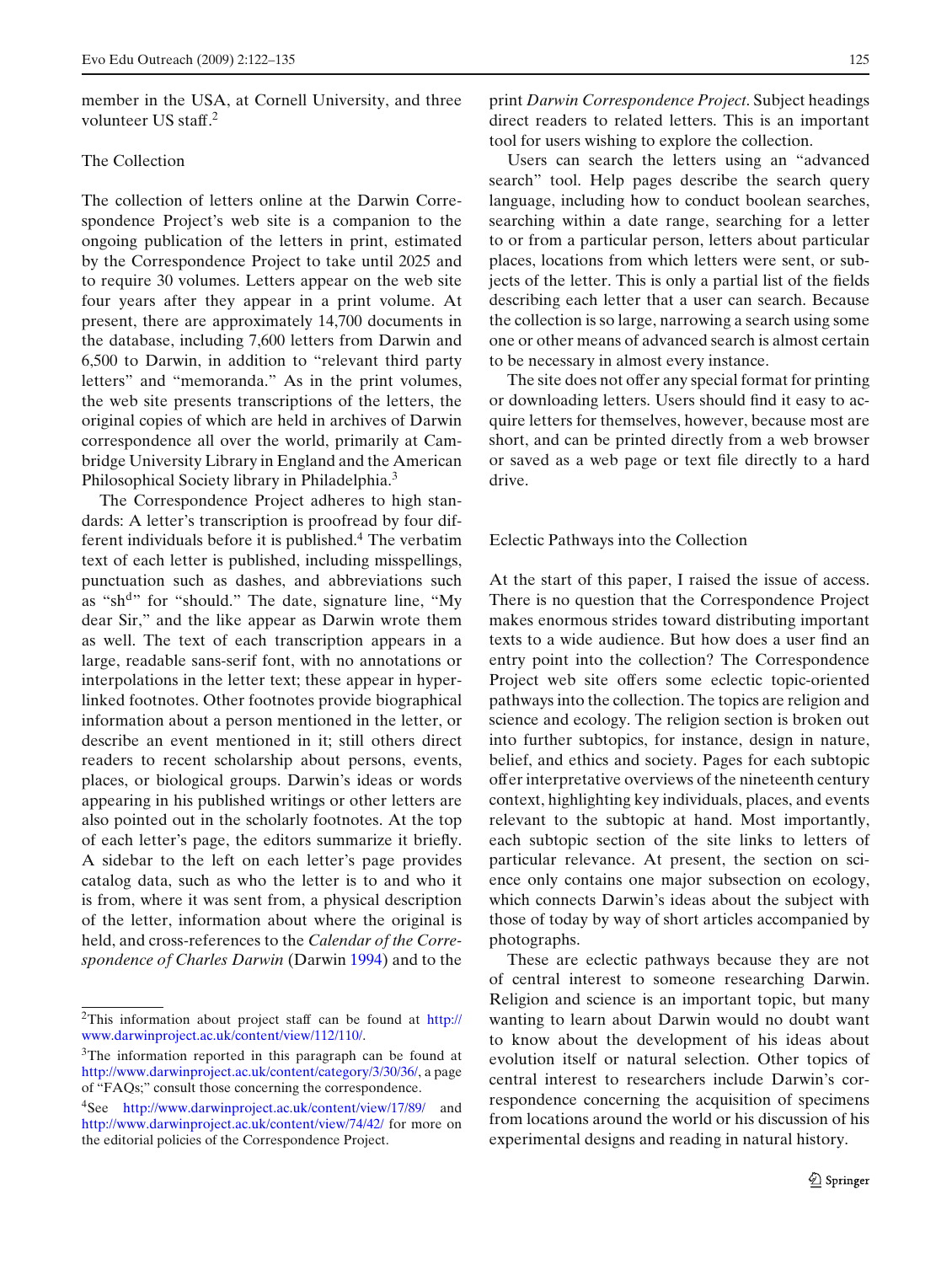<span id="page-4-0"></span>The home page also links to a section of the site named "Teaching Materials," which links to course materials used at Cambridge University in an upperlevel undergraduate course in history and philosophy of science. Links to letters are organized into topical groups. The main subdivisions are "Scientific Networks," "Scientific Practice," "Controversy," "Religion," and "Beauty." Within each main subdivision, there are further subtopics. For instance, "Scientific Networks" contains "Friendship and Trust" and "Friendship and Information Exchange." There are 21 subtopics in all, each citing a dozen or so letters. A bibliography on topics including the nineteenth century practice of letter writing is also found on this part of the site. Users wanting an initial orientation to the collection are urged to visit this part of the site, which offers a topic-oriented gateway created by Darwin scholars and intended for those that are not already experts.

# Concluding Remarks

The Darwin Correspondence Project [\(http://www.](http://www.darwinproject.ac.uk/) [darwinproject.ac.uk/\)](http://www.darwinproject.ac.uk/) offers transcriptions meeting the highest standards for accuracy and it presents a large number of transcriptions. Darwin scholars can look forward to the day when all of Darwin's correspondence is available online. This increased distribution increases access only incrementally, however. Subject classifications supply users with a valuable tool for exploring the collection, but researchers must first identify a letter on a topic of interest in order to enter into the network of subject keywords. The correspondence is not organized by any theme or general scheme of classification; this is reflected in the web site's design, which has few navigational elements. Most users will probably enter the collection by way of the search tool.

## **The Darwin Digital Library of Evolution**

The Darwin Digital Library of Evolution (DDLE), a project of the Research Library at the American Museum of Natural History (AMNH), was launched in conjunction with the AMNH's 2005–2006 Darwin Exhibition. The DDLE has the ambitious aim of providing a unified access point from which Internet users can explore the literature of evolutionary science, including its initial elaboration by Darwin in his manuscripts and published works, its subsequent development in books and articles by evolutionists, and responses to it in culture and society. The DDLE site will store and distribute Darwin manuscripts but not other Darwin texts; its role as a gateway or portal to information on evolution served by linking to other resources all around the Internet.

In order to attain the ambitious project described above, the DDLE incorporates two component projects:

- 1. The *The Darwin Manuscripts Project* aims to provide the public with access to Darwin's manuscripts, organized by theme, and around Darwin's authorship of particular works, such as *The Origin of Species* and *The Descent of Man*. The Project aims to edit manuscripts to the highest professional standards of excellence. This component of the Darwin Digital Library can be reached by following the "Library" link on the site's home page.
- 2. *The Literature of Evolution* aims to provide the public with access to the literature of evolutionary biology from the present day to Darwin's precursors dating from the seventeenth century. Links to full-text digital copies of works listed in the bibliography are provided, if such copies are available; more are becoming so as the Biodiversity Heritage Library, a large-scale digitization project, proceeds. This component of the Darwin Digital Library can be reached by following the "Bibliography" link on the site's home page.

Although the site has advanced only slightly beyond its "opening day" content and design, editorial staff are, at present, preparing major updates to both content and design in anticipation of presenting them online in 2009 to mark the anniversary of *The Origin of Species* and Darwin's 200th birthday. Here, I describe background and content of each of its two component projects as they appear on the site at present (November 2008).

## Personnel

The DDLE's Editor-in-Chief is Dr. David Kohn, Emeritus Professor of History at Drew University; Dr. Kohn's experience includes contributions to print publications of Darwin's notebooks (Darwi[n](#page-13-0) [1987\)](#page-13-0) and to the Darwin Correspondence Project's print publications (Darwi[n](#page-13-0) [1985–1987,](#page-13-0) [1994\)](#page-13-0). The project's scientific advisor is Dr. Niles Eldredge, Curator of Invertebrate Paleontology at the AMNH, whose recent publications include *Darwin: Discovering the Tree of Life* (Eldredg[e](#page-13-0) [2005](#page-13-0)) and *Reinventing Darwin* (Eldredg[e](#page-13-0) [1995](#page-13-0)). Dr. Adam M. Goldstein, a philosopher of science specializing in the study of scientific method, explanation, and chance in the context of evolutionary biology and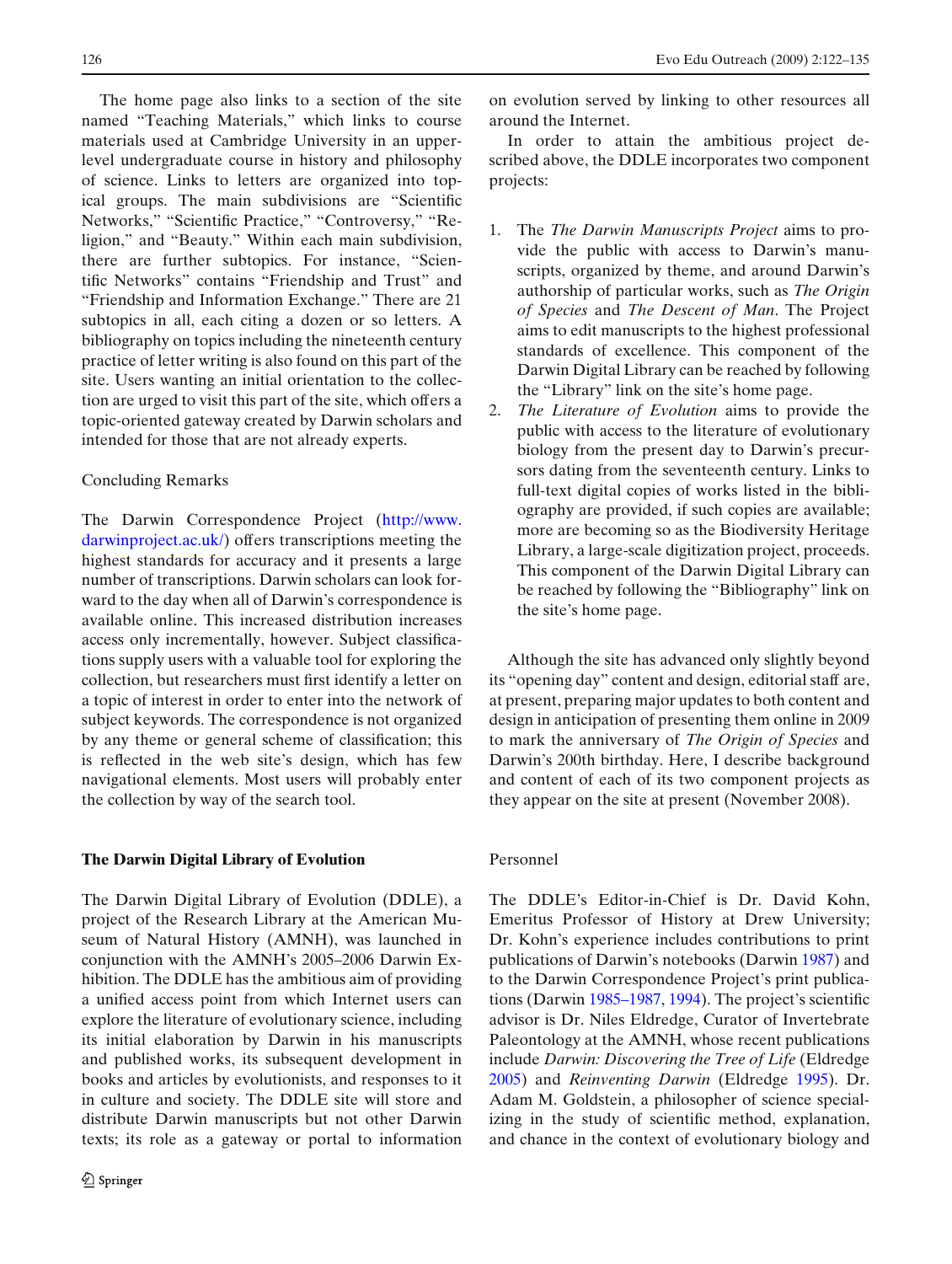a librarian focused on cataloging and indexing, is the site's Associate Editor.<sup>5</sup>

## The Darwin Manuscripts Project

Here, I describe Darwin Manuscripts Project editorial practices and the materials that are available online at present. An underlying theme of my account of the Project is that its editors aim to provide access to Darwin's works by selecting materials that reflect a trend in his thought or his progress toward the creation of a given publication, such as the *Origin*.

## *Project Editorial Practices*

The aim of the Darwin Manuscripts Project is to create and distribute digital copies of Darwin's manuscripts suitable for use by historians, digital copies that preserve all information appearing in the originals. This represents a significant challenge, because Darwin's manuscripts possess a three-dimensional *layering* structure difficult to reproduce in two dimensions. To understand what this three-dimensional layering structure is, why it is important, and why it poses a challenge for someone wishing to publish Darwin's manuscripts, consider how Darwin produced them and what value they have for the historian.

The distinguishing feature of a manuscript, in general, is that it is not intended by its author for publication. Darwin's manuscripts touch on topics that one would expect a working scientist of the late nineteenth century to encounter: field observations; experimental setups and results; reading notes, including those in the margins of books ("marginalia"); draft writings; and notes about connections between current and past work. Starting with a fresh manuscript page, Darwin put down, most often in blue or black ink, what may be termed the "base layer" of the manuscript. As would be expected of anyone developing his or her ideas, Darwin often returned to his manuscripts, putting down additional layers of writing on top of the base layer. These additional layers take many forms: crossing out, adding new text between lines of existing text ("interlining") or in the margins, inserting cross-references to the work of others or other manuscripts of his own, or commenting on the ideas he expressed in the base layer. Darwin also used the "upper layers" to *index* manuscripts. By marking them with numbers or letters, Darwin would identify a manuscript or set of manuscripts that belong together because they address a given topic. He also grouped manuscripts that he intended to use as the basis for a given chapter of a book in progress. The layering of the manuscripts preserves the history of Darwin's thinking: if one could determine when each layer was added, one could reconstruct his thought. Manuscripts indexed by the book chapter for which they were intended in a published work offer a rich source of information. It is possible to trace a phrase or idea from its first appearance in the base layer to the form in which it appears in *The Origin of Species* or *The Descent of Man*.

Why is it difficult to produce digital copies of Darwin's manuscripts? A Darwin scholar in the Cambridge University Library able to inspect a manuscript directly can easily identify its layers with the unaided eye. As mentioned above, Darwin's base layer is typically put down in ink. Other layers can be distinguished from the base layer because they are created with a variety of other writing instruments, such as red or brown crayon or pencil. With the original manuscript immediately before one's eyes, no special viewing apparatus is required to see that Darwin had written a remark in brown crayon on top of the base layer in black ink. The crayon mark passes over the ink mark; one can confidently deduce that the brown crayon appeared later. Loss of the layering information—"flattening" the manuscript—would destroy the historical record of Darwin's thought, causing an unsuspecting reader to make the mistake of believing that all writing on the page appeared at the same time. Someone aware of the layering would be helpless to identify it, and would most probably want to reserve judgment about the historical significance of one or another manuscript passage. The problem is that all means of duplicating Darwin's manuscripts "flatten" them: photography, scanning, and microfilming obscure the differences between the marks left by the various writing instruments, and also make it impossible to tell which marks pass over which others. Another drawback of photography, scanning, and microfilming is that they destroy information about paper characteristics, which can aid in dating a manuscript.

The DDLE adopts the solution to this problem used by print publications of Darwin's manuscripts, for instance, the 1836–1844 notebooks (Darwi[n](#page-13-0) [1987](#page-13-0)), a work coedited by DDLE Editor-in-Chief David Kohn. Manuscripts are transcribed and presented on screen in a text format of the kind usually found in printed books, and the transcription is annotated to indicate

<sup>5</sup>This information can be verified at [http://darwinlibrary.amnh.](http://darwinlibrary.amnh.org/index.php?globalnav=people) [org/index.php?globalnav=people.](http://darwinlibrary.amnh.org/index.php?globalnav=people) Christine Stephenson is also listed as a project staff member; this is incorrect. She has left the project.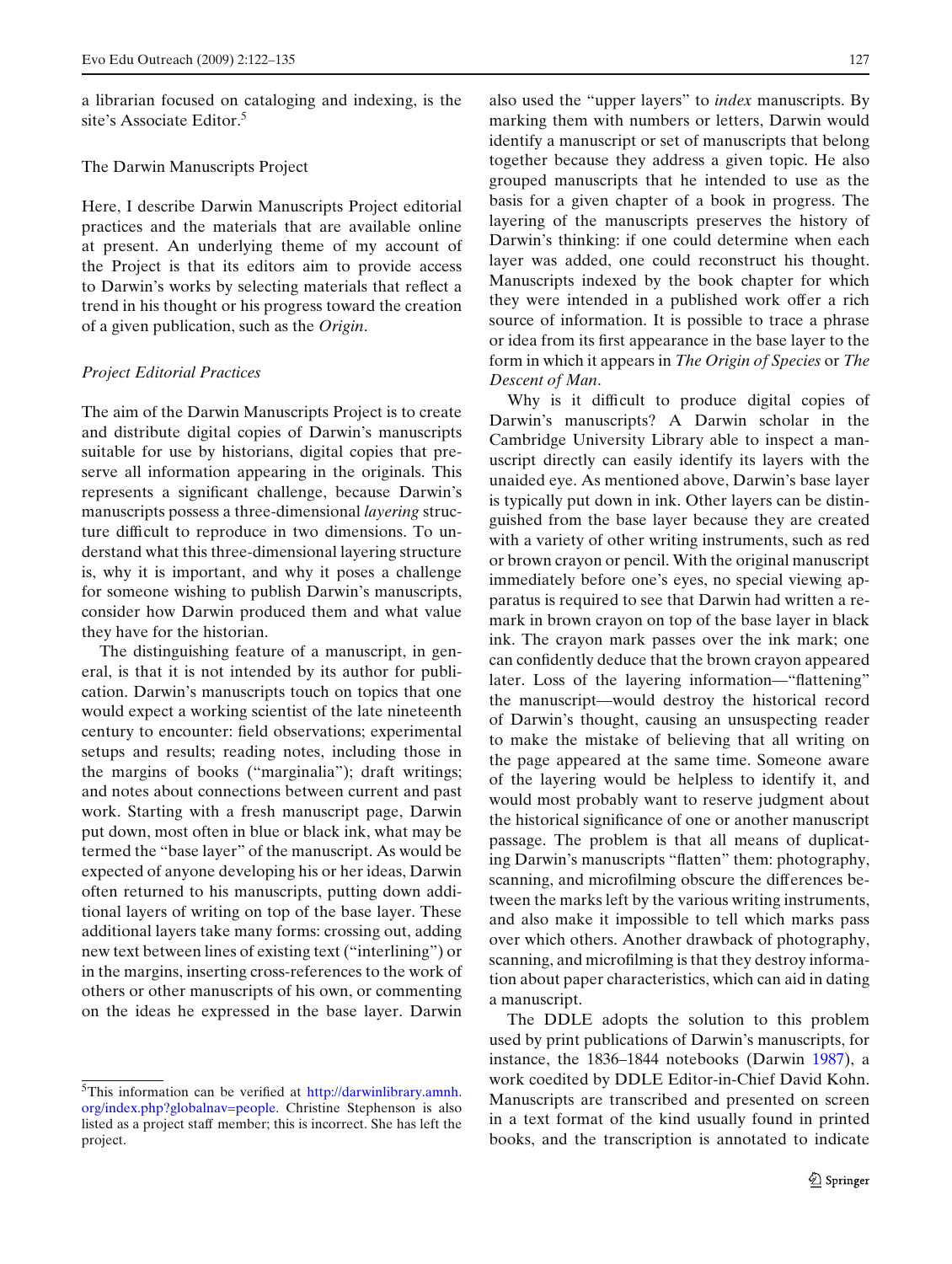interlining, insertions, deletions, and other layering effects created by Darwin's revisions. The annotations also indicate which writing instrument was used and describe the paper on which the manuscript is written. Annotations are written directly into the transcription; readers can refer to a readily available key to learn typographical conventions for representing the various types of annotations. For instance, Darwin's deletions are represented in angle braces. Manuscripts are presented in several views: Scanned images of the original, a transcription without annotations, and a fully annotated transcription. This range of formats offers the reader the opportunity to confirm that the transcription is correct, at least as far as the "flattened" manuscript image allows comparison with the three-dimensional layering evident in the transcription. The transcription also provides a further benefit. It provides for the identification of words, phrases, and punctuation. For someone not trained in reading Darwin's handwriting, these minimal units of meaning can be difficult to discern.

## *The collection at present*

The manuscripts now online have been selected and organized to reflect the development of Darwin's thought in the years leading up to the publication of *The Origin of Species*. This is in keeping with the DDLE's larger aim of offering Internet users natural pathways into the literature of evolution. The collection takes Darwin's 1836–1844 notebooks as its starting point, distributing a volume of manuscript transcriptions previously only available in print (Darwi[n](#page-13-0) [1987](#page-13-0)). This volume, coedited by Dr. Kohn, is annotated to show the manuscripts' layers, and scholarly footnotes provide context and further connections. Next in sequence, still in preparation for online distribution and indicated by a link not yet activated, are the "sketches" of 1842 and 1844. The volume intended for online distribution is *The Foundations of the Origin of Species* (Darwi[n](#page-13-0) [1909](#page-13-0)), edited by Darwin's son Francis and published in 1909. This work, one of the earliest in which Darwin records his developing thought on evolution and natural selection in essay form, exhibits both intriguing differences and similarities, when compared with the *Origin* in organization and strategy.

After the *Foundations*, the site's central contribution to the online publication of Darwin's manuscripts is presented, The "Natural Selection Portfolios." Darwin organized some of his notes in portfolios—a kind of document box—grouping notes on a given topic together, or, in some cases, grouping notes together because they form the basis for a given chapter of the *Origin*. A selection of notes from portfolios organized by Darwin starting in 1854 is presented on the DDLE site. The manuscripts have been selected to highlight Darwin's thinking on divergence, described in Dr. Kohn's notes to the manuscripts as "Darwin's attempt to explain how, through natural selection, one species living in a single range would split into separate descendant species."<sup>6</sup> This principle plays a central role in his views about the evolution of adaptation and the origin of species.

The scholarly footnotes and annotations of portfolio material appearing on the site have been prepared specifically for online distribution at the DDLE site. The manuscript transcriptions have been edited to a high standard, proofread by several people trained to read Darwin's handwriting and trained in marking up digital copies of transcriptions for presentation online. The transcriptions take advantage of the digital medium by presenting documents in three views. First, transcriptions may be viewed fully annotated, showing all layering information; second, transcriptions may be viewed with all annotations hidden, which makes them easier to read, though less informative; third, a scanned image of the original manuscript may be viewed alongside the transcription; the scan appearing in a separate window.

The final work on the site in the sequence of works leading up to the *Origin* is *Charles Darwin's Natural Selection* (Darwi[n](#page-13-0) [1975](#page-13-0)). This work does not appear online anywhere else, the print copy being reproduced at the DDLE site. This volume, edited by R. C. Stauffer, is well known to Darwin scholars as the work he abandoned in order to write the *Origin*, which he viewed as a compact account of his work in *Charles Darwin's Natural Selection*. The *Origin* itself appears, completing the sequence; the DDLE offers a digital copy "borrowed" from the Oxford Text Archive.

Navigation through the portion of the site containing the manuscripts is crude but effective. The site is simple due to the small number of works presented on it. Using the sidebar navigation links, users can follow "Library" back to the "Publications and Manuscripts" page, which has the *Origin* and associated manuscripts. The sidebar appears on all pages presenting manuscripts and those presenting the *Origin.* In fact, the sidebar appears on almost every page on the site, making it difficult for a user to lose his or her way.

Printing either the *Notebooks* or *Natural Selection* results in output that is worthy of publication in a

 $6$ See [http://darwinlibrary.amnh.org/index.php?globalnav=](http://darwinlibrary.amnh.org/index.php?globalnav=manuscripts§ionnav=viewer&unit_id=745#text_h10253) [manuscripts&sectionnav=viewer&unit\\_id=745#text\\_h10253.](http://darwinlibrary.amnh.org/index.php?globalnav=manuscripts§ionnav=viewer&unit_id=745#text_h10253)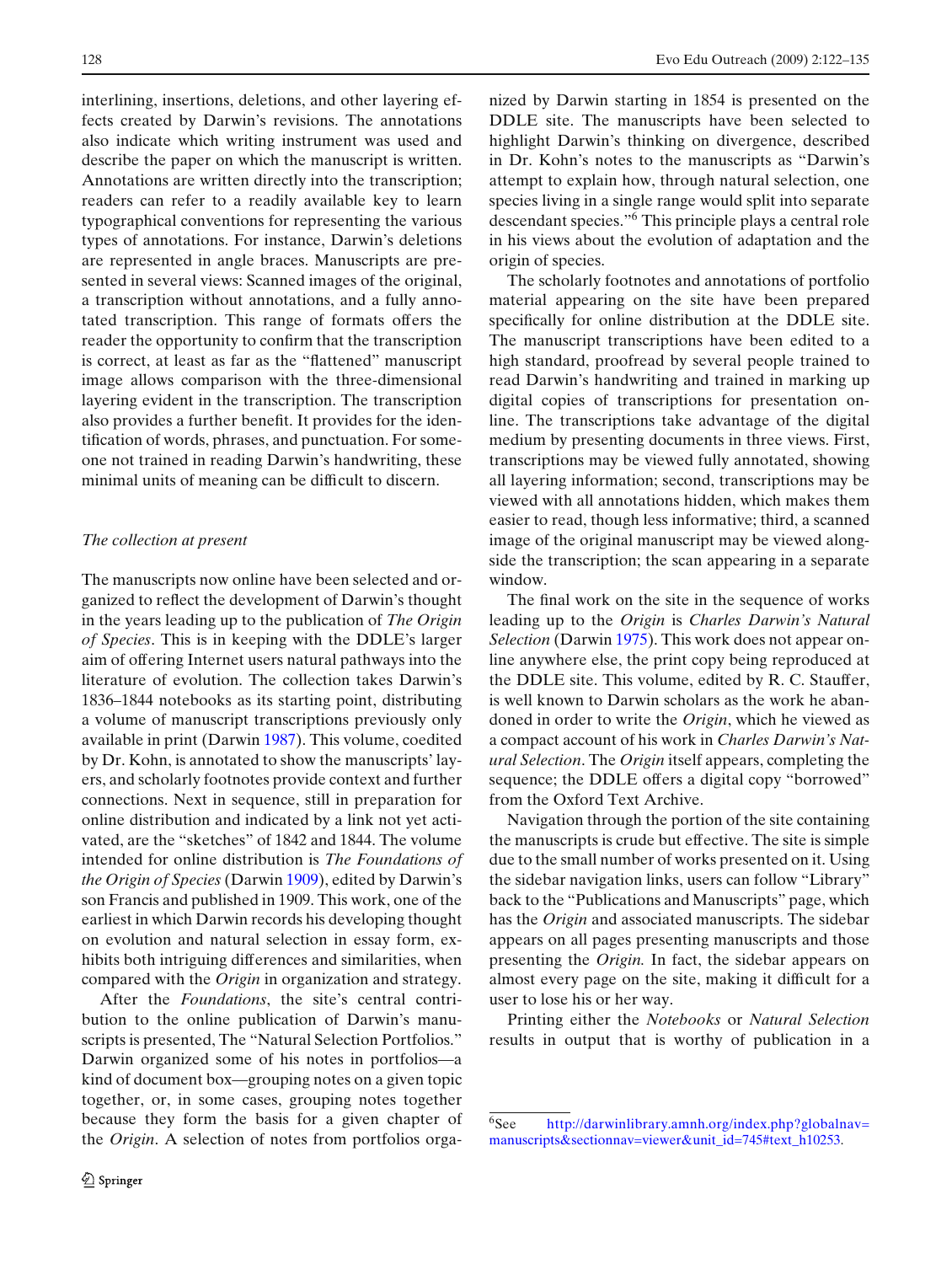distinguished print volume. Multiple pages can be printed at once; the site uses the user's operating system print interface by way of the user's web browser, which, in most cases, will allow the user the option of printing a range of pages. The Natural Selection Portfolios and the *Origin* are more difficult to print, apparently designed primarily for online viewing. Each of these works is presented online one page at a time, each page being presented on a single web page. The user's only option is to print the page while viewing it. The output is nicely presented; most of the manuscript pages are short, fitting in the top portion of a printed page. Scholarly footnotes may continue on for several pages, however.

The site search facility is useful. Terms entered into a search box in the upper-right-hand corner of almost every page of the site will generate a list of page numbers in each work in which the search key, or some derivative of the search key, appears. The search is comprehensive, searching the full text of works in the database. Users must locate hits on the pages presented; they are not highlighted or otherwise indicated. This can be confusing in some cases. For instance, searching for "variation under domestication" finds some pages with this complete phrase, but it also finds pages in which these words to not appear together. A user must scan the text of the page to determine whether it represents a "direct hit" in which the search key is matched exactly or nearly exactly.7

# The Literature of Evolution

The historical scope of the Literature of Evolution project extends beyond Darwin, aiming to create a bibliographic database for references to works in the tradition of evolutionary thinking started by Darwin, including those of the present day. The project also has the important aim of organizing references by subject using an entirely new subject classification designed specifically for organizing works about evolution. I provide some general background to the project's aims, including discussion of the novel classification scheme it will employ. Then I describe the materials online at present by the project at the DDLE site.

#### *Background*

The aim of the Literature of Evolution project is to create a bibliographic database containing records for all works on evolution, beginning with its antecedents in the seventeenth century and extending to the present day, and to provide links to works that are available online. If a work is free to the public, the bibliographic record will link to it directly; if the work requires registration or payment, the bibliographic record will link to a page from which the user can decide whether to register or pay for the work. Users at an institution such as a university or library that subscribes to the journal or collection in which the desired work is held may be able to "click through" directly. Organizing the database of references by subject is also a central goal of the project.

The aim of assembling a comprehensive database of bibliographic information for works produced during a 300-year-long period is indeed ambitious. There is already a substantial number of references in the database—approximately 3,500—which is nonetheless a small fraction of the total. In order to build the database, a variety of methods for importing records *en masse* will be used: extraction of records from library catalogs, such as the AMNH's; extraction from literature indexes such as PubMed; and optical character recognition software together with custom textprocessing scripts, for importing the bibliographies of print works.

Locating and linking to digital copies of works listed in the database also presents challenges. Copyright ownership is one such challenge. Works printed before the early 1920s are free of copyright restrictions. Those that have been digitized and presented to the public can be linked to directly. Some copyright owners may offer later works online for free, which can be linked to directly as well. Journal literature provides a particular challenge. A subscription is typically required to access commercially published articles.

Of course, even if copyright barriers to distributing a work online can be surmounted, that work must be digitized and stored in a repository accessible by way of the Internet. Older works pose a problem because they may be rare or delicate. A recent work can be scanned by machine, but a rare or delicate work cannot be, because such works may be damaged by the scanner. They require scanning by hand, carefully opening the book, turning its pages, and imaging each page, one by one.

Fortunately, the DDLE has partnered with an important digitization project, the Biodiversity Heritage Library (BHL), whose home page may be found at

 $7$ At the time of this writing, the search tool generates an error when the user key contains more than one term in quotation marks ("natural selection," for example). AMNH IT support is looking into this problem.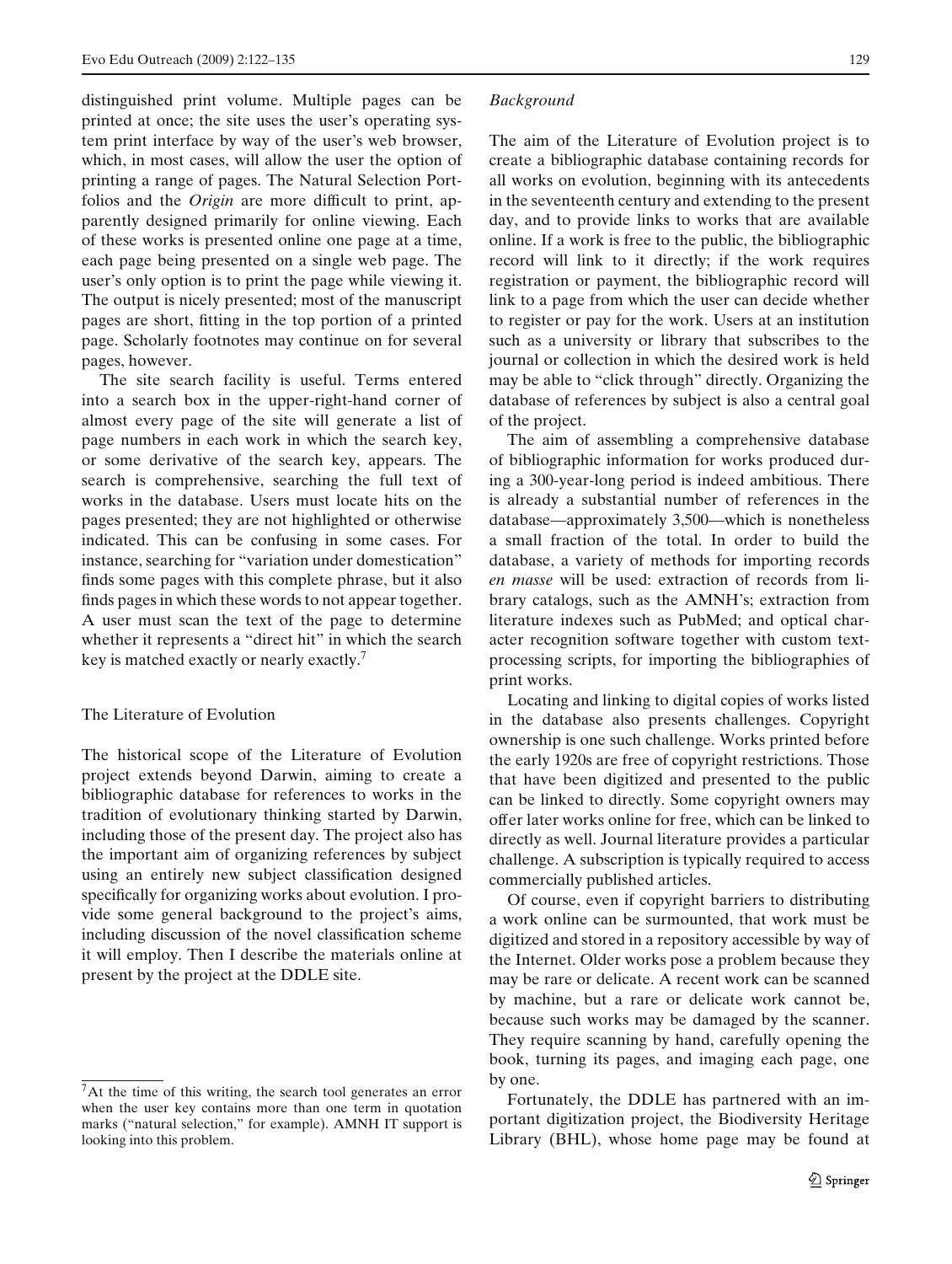[http://www.biodiversitylibrary.org/.](http://www.biodiversitylibrary.org/) The BHL is a joint project of ten of the world's most important libraries of natural history.<sup>8</sup> These libraries have agreed to digitize their *entire collections*, to which they have pledged to provide online access, free of charge. The BHL has already made significant progress. As of late November 2008, 24,131 volumes, making up 8,664 titles, for a total of 10,062,186 pages, have been scanned. This is a fraction of the estimated two million volumes to be scanned by the end of the project's digitization phase.<sup>9</sup> Some of these include entire runs of several journals. Special provision will be made for scanning older, delicate works, such as first editions of the *Origin.*

As the discussion of the partnership with the BHL suggests, the Literature of Evolution is not a digitization project. The Literature of Evolution's aim is to inform Internet users about which texts are relevant to the study of evolution and, wherever possible, to direct users to digital copies of those works. It is a portal or gateway. A fraction of the two million texts to be digitized by the BHL concern evolution. The aim of the Literature of Evolution project is to identify and link to just those works, separating them from other works on natural history that do not concern evolution. In this sense—because it is a portal, not an archive the Literature of evolution differs from the Darwin Manuscripts Project, the Correspondence Project, and the Complete Work of Darwin Online (see below).

Especially as the size of the Literature of Evolution database grows, the central problem to be overcome will be organizing it in some way. Subject organization is particularly important. Users must be able to navigate the database—a gateway to the vast collection of works on evolution available on the Internet—by more than just title or author. This is adequate for known item searches, that is, searches conducted by a user who needs to locate a work whose contents he or she believes will be useful, the only issue being the location of the work online. A database of bibliographic records must also be able to direct users to works that they do not already know about, but that may be relevant to their interests.

The solution to the problem of organizing such a large literature adopted by the Literature of Evolution is to build a subject index for works on evolutionary biology. No existing subject index is adequate for describing a body of literature about evolution; existing indexes such as the Library of Congress Subject Headings or the National Library of Medicine's Medical Subject Headings do not provide a description of evolutionary biology fine-grained enough to organize its literature. The subject index being constructed for the Literature of Evolution is termed "The Evolution Ontology" (EO) and, as its name suggests, will take the form of what is known as an "ontology." An ontology is a description of a discipline or field of knowledge or practice. EO contains terms describing the theory and practice of evolutionary biology. An ontology is particularly well suited for promoting exploration of a database of bibliographic records because ontologies represent relationships between concepts particularly clearly. Records can be indexed by the topics addressed in the works they represent; the ontology allows researchers to obtain a clear view of related subjects and to navigate to works on those subjects. EO is presently in its initial stages of development. $10$ 

# *The collection at present*

Though still in its infancy, the Literature of Evolution offers a unique reference list which both the Darwin scholar and someone interested in evolutionary biology more broadly will find particularly useful. The list of bibliographic references is accessible by way of the "Bibliography" link on the DDLE site's left-side navigation panel; this brings the user to the Literature of Evolution's main page. The reference list, approximately 3,500 references long, can be viewed online from this page in alphabetical or chronological order; EO keywords have not yet been applied to the works. The references are presented on two long web pages, one for chronological and one for alphabetical order. Users can navigate these pages by decade or by letter of the alphabet. These pages do not fit into the overall DDLE design, lacking the sidebar navigation of the rest of the site, but a liberal supply of links back to the DDLE home and main bibliography page make it easy for users to return to central locations. Lacking subject

<sup>8</sup>The ten member institutions are as follows: the AMNH (New York, NY); the Field Museum (Chicago, IL); Harvard University Botany Libraries (Cambridge, MA); Harvard University, Ernst Mayr Library of the Museum of Comparative Zoology (Cambridge, MA); the Marine Biological Laboratory—Woods Hole Oceanographic Institution (Woods Hole, MA); the Missouri Botanical Garden (St. Louis, MO); the Natural History Museum (London, UK); the New York Botanical Garden (New York, NY); the Royal Botanic Gardens, Kew (Richmond, UK); and the Smithsonian Institution Libraries (Washington, DC). See [http://www.biodiversitylibrary.org/About.aspx.](http://www.biodiversitylibrary.org/About.aspx)

<sup>9</sup>The BHL's home page always displays a count of the volume of material scanned in its upper-left-hand corner; for information on the total number of volumes to be scanned, see [http://www.biodiversitylibrary.org/About.aspx.](http://www.biodiversitylibrary.org/About.aspx)

<sup>&</sup>lt;sup>10</sup>For more information on EO, contact the author of this paper, who is the lead researcher on the project.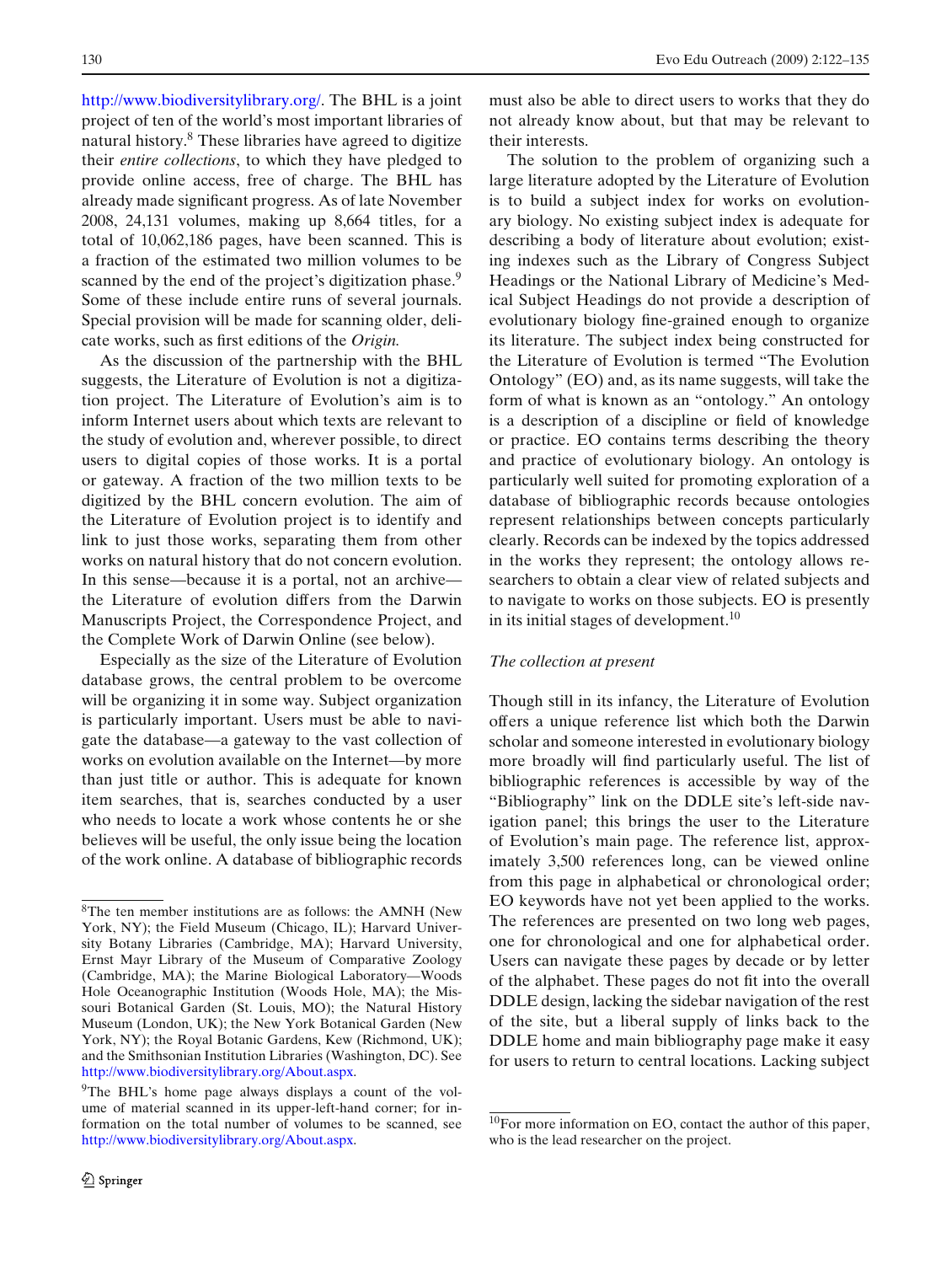<span id="page-9-0"></span>organization, the bibliography pages are nonetheless simple and effective. PDF copies of alphabetically and chronologically organized bibliographies are available by way of links on each bibliography's web page; these PDF copies are designed to be downloaded and printed.

The bibliography is constructed from a variety of sources. DDLE editors consulted the bibliographies of works current in evolutionary biology to identify a core set of works frequently referred to. These works focus on paleontology, population genetics, and works of the architects of the "Modern Synthesis" such as Sewall Wright and R. A. Fisher. Histories of evolutionary biology were also consulted. Second, a significant proportion of the Literature of Evolution's references describe works referred to by Darwin in his correspondence. The list of these works was provided by the Darwin Correspondence Project and was digitized by DDLE editors. A third significant portion of the reference list describes works owned by Darwin; references in this group are derived from a list of works provided by *Darwin's Marginalia* (Darwi[n](#page-13-0) [1990](#page-13-0)). Annotations to references from this group indicate key facts about the work of interest to Darwin scholars. For instance, some works are annotated to show whether Darwin obtained them before or after his *Beagle* voyage, providing a picture of the background of ideas against which Darwin's trip took place. Other works are annotated to show whether they were inscribed by Darwin or another person. A third type of annotation shows the current location of Darwin's copy of the work. Of course, works in many languages appear on the reference list.

Because many records were obtained *en masse*, and because these references originate from a range of sources, quality control presents a challenge for the DDLE editors. Checking references to make sure all meet a high standard of completeness, accuracy, and readability is ongoing.

# Concluding Remarks

The DDLE [\(http://darwinlibrary.amnh.org\)](http://darwinlibrary.amnh.org) was founded with the aim of creating a portal to the growing body of literature online concerning evolutionary biology. The Darwin Manuscripts Project aims to create content developed for storage and distribution at the DDLE site. Manuscripts are selected according to their role in Darwin's thought and the history of his ideas. This approach is exemplified by the initial content deposited at the site, which is organized around Darwin's preparations for writing the *Origin.* The methods for editing and annotating Darwin's manuscripts are intended to produce transcriptions whose content is equal in value to the manuscripts from which they are derived.

The Literature of Evolution complements the Darwin Manuscripts Project, intended to organize the literature of evolution by subject. At present, however, the approximately 3,500 references are organized only by alphabetical and chronological order.

The central organizing principle of the DDLE reflects the technique of expert indexing referred to earlier in this paper. The accumulation of texts and references is balanced by their organization into themes or natural units for the history of Darwin's thought. This is exemplified by the site's current manuscript content, aimed at offering researchers a view of the development of the line of thought that Darwin took in his final approach to the *Origin*.

#### **The Complete Work of Charles Darwin Online**

The Complete Work of Charles Darwin Online (hereafter, "CW") has the aim of obtaining digital copies of as many of Darwin's works as possible and distributing them online (except in the case of correspondence, handled by the Correspondence Project). One of the site's central achievements is to have digitized the entire body of Darwin's published works, including the various editions of each and their translation into a range of languages. The site also provides scanned microfilms of a large collection of Darwin's manuscripts; few transcriptions are provided, however. The site continues to grow as more material is rapidly added. Original copies of most of the materials on the site were obtained from the Cambridge University Library.

## Personnel

Dr. John van Wyhe is the CW project lead. Dr. van Wyhe has a range of affiliations with Cambridge University, including a position as an Affiliated Research Scholar in the University's Department of History and Philosophy of Science. Before he began concentrating on offering Darwin's work online, his research interests were in the history of phrenology.<sup>11</sup> He is assisted by Research Associate Dr. Kees Rookmaaker, a zoologist whose research focuses on the rhinoceros, and who has contributed to the bibliography of the subject. The site's technical director is Dr. Antranig Basman, a Cambridge University Information Engineering Ph.D.

<sup>11</sup>Curiously, Dr. van Wyhe's "about" page does not provide any information about his academic training.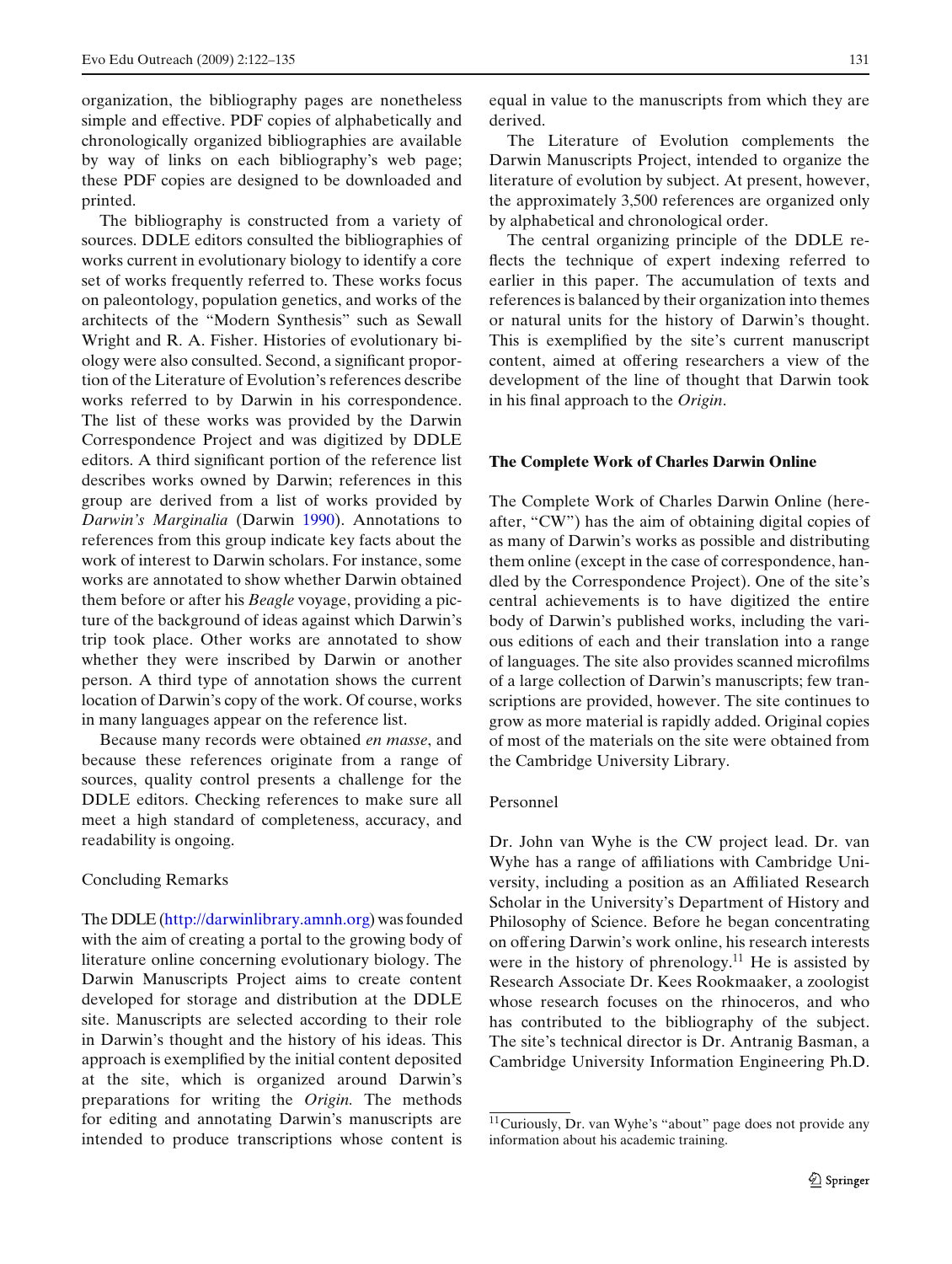<span id="page-10-0"></span>Dr. Basman's experience includes work in the technology industry as an executive, and he is the project lead on a web application software package known as RSF, which is an important part of the CW site's digital infrastructure. The Associate Editors are James Secord, director of the Darwin Correspondence Project and a faculty member of the Department of the History and Philosophy of Science at Cambridge University, and Janet Browne, a biographer of Darwin and a faculty member at Harvard University's Department of the History of Science.12

# The Home Page

The bulk of the content available on the CW site is distributed across two component collections, one for published works, the other for manuscripts. Understanding this is essential to successfully navigating the site. These two content-rich sections of the site are accessible by way of the home page, which also provides a central section of links to texts likely to be of interest. Before elaborating on the two content-rich sections of the site, the content and design of the home page is worth considering because it provides a useful point from which users can orient themselves as they explore the site.

Users visiting the site home will find themselves taken to a page with sidebar navigation and a set of buttons across the top. The sidebar links to what are best thought of as site utilities: an introduction for new users, "What's New," "Feedback," "Press" (for news reports about the site), and a link to information about a census of Darwin texts being conducted. The buttons along the top take the user to site content. One button takes users to Darwin's publications, the other to manuscripts; another directs the user to biographical information about Darwin. Users must look to the sidebar for a link to a third type of content, illustrations. The main body of the page contains a brief statement about the site's contents, with links to site highlights: All six editions of the *Origin*; selected volumes of the *Journal of Researches*, also known as the *Voyage of the Beagle*, in which Darwin and others report the scientific findings during their time on the *Beagle expedition*; the *Descent of Man*; and a selection of Darwin's notebooks, labeled "Evolution notebooks."13 Following each of these links brings the user to a work's listing on one of the main

sections of the site, the main page for published works, or the main page for manuscripts.

The "Publications" and "Manuscripts" buttons appearing horizontally across the top of the site bring the user to one or the other of the central content locations on the site, viz., the site's central access point to publications and manuscripts, respectively. Recognizing this is the key to finding one's way about the site, which can be daunting. The site's minimalist architecture provides few navigational pathways, works generally being presented in chronological order in long lists, no other categorization or organization being provided. A user unsure of his or her location in one of these lists can reorient him- or herself by returning to the home page and re-entering the section of interest by following either the "Publications" or "Manuscripts" links.

## Publications

The "Publications" button on the home page brings the user to a single long web page, which is divided into three main sections. The user can jump to any one of these sections by following links at the top of the page: "Books," "Articles," and "Published Manuscripts." A fourth link for "Supplementary Works" takes the user away from the long web page for publications to another long web page.

# *Books and Articles*

The section of the site for books lists those published by Darwin, in the order in which their first editions appeared. Derivative works—editions after the first and translations—are listed with the first edition. For instance, the six editions of the *Origin* appear grouped with the 1859 first edition, as do translations of the *Origin*. In general, British editions of Englishlanguage publications are presented, but in some cases, American publications are also offered. A small finch icon appearing next to some works' listings indicates that the illustrations from the work can be viewed together as a group, independently of the text, in a separate window.<sup>14</sup>

The interface to the published works offers users a choice: a scan of each page may be viewed alone, a transcription of each page may be viewed alone, or the two may be viewed side by side in a single split web page. It is possible to synchronize each side of the split so that advancing the transcription one page also advances the scanned image one page. A page on editorial

<sup>12</sup>This information about the site's staff was obtained from the site's "Acknowledgments" page.

<sup>13</sup>An important *caveat lector* concerning the "evolution notebooks" is offered below.

<sup>14</sup>Illustrations can also be accessed by following the "Illustrations" link on the site's home page.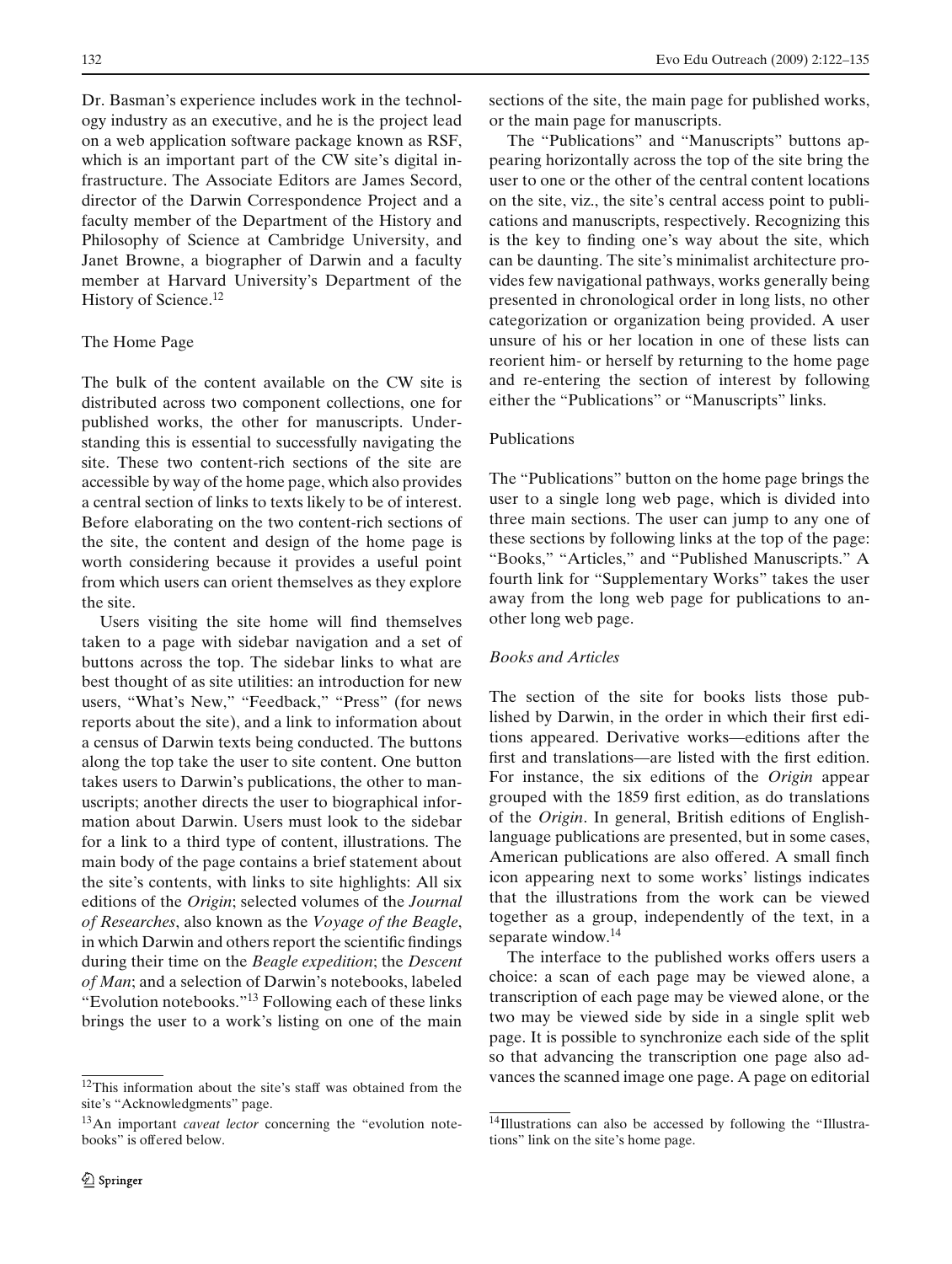practices states that each transcription is intended to be an exact copy of all information in the original, with the exception of line breaks. Pages of the transcription and those of the original differ in width, so lines will break at different points on each. End-of-line hyphenation will also differ because of this. Transcriptions indicate page breaks, however, so that someone reading the transcription can identify which page of the original he or she is looking at. Of course, because a scanned original can be readily seen, it is easy to confirm that the transcription is correct. Illustrations appear in the transcription and, of course, in their context in the scanned images of the original.<sup>15</sup>

A PDF file of an entire scanned work can be downloaded. These PDF files are quite large, the *Origin* first edition weighing in at approximately 97 MB. These files are appropriate for printing; users are advised to use the interface to their operating system's print tools to scale the page images so that each fills an entire physical page of printed output. The actual size of each image is quite small, requiring scaling-up before printing. After downloading the PDF, a user intending to print it will select "Print" from his or her PDF viewer's menus, bringing up the viewer's print dialog. Attentive users will note that most PDF viewers provide the user with a means of choosing the scale at which the document is to be printed, usually in the form of a small textentry box in which a percentage by which the document is to be increased or decreased in size can be entered. The "natural size" of the documents downloaded from CW is quite small; if the printing scale is set at 100%, a miniature of the work is printed, each page being only a few inches on each side. Instead of setting a scaling factor, users should select the option provided in most PDF viewers that will scale each PDF page to fit the physical page, increasing its size so that it fills an entire printed page. This option will usually appear as a check box or "radio button" entitled something like "scale each page to fit paper." Printing at the proper scale, an Internet user can obtain a clear, readable copy of one of Darwin's published works formatted just as Darwin and his nineteenth century publishers intended.

The section for articles offers links to works by Darwin that appeared in periodicals. Like the books, the articles are listed in date order. The viewing interface to the articles and their transcriptions is the same as for books. Texts can be read in a text-only view, an image-only view, or a side-by-side text and image view.

# *Published Manuscripts and "Supplemental Works"*

The third main section of the publications section of the site provides published manuscripts. As discussed above in connection with the Darwin Manuscripts Project, manuscripts are works by Darwin not intended for publication, written in his own hand, including notebooks, reading notes, sketches of ideas, and the like. The paradox of a "Published Manuscripts" section disappears when one recognizes that this section of the site presents scanned images of print works consisting of manuscript transcriptions.

A *caveat lector* ("let the reader beware") is in order here. The problem is that an outdated edition of the transcription of some of Darwin's notebooks is presented on the site. The site provides scanned images of the pages from de Beer's 1960 print publication of transcriptions of some of Darwin's early notebooks. Darwin scholars have ceased to refer to the de Beer volume; the new standard work is the 1987 volume of transcriptions of these same notebooks edited by Barrett and colleagues (Darwi[n](#page-13-0) [1987](#page-13-0)). The CW site warns readers of this, noting that the works at issue have been superseded by the 1987 work. However, CW does not link to this later work. Users are advised to visit the DDLE, which presents the up-to-date Barrett work in its "Library" section.

Finally, the supplemental works available on the site are not by Darwin. Rather, they are works selected for their interest to the Darwin historian. These include secondary works on Darwin, listed in a bibliography; works about specimens collected by Darwin; and reviews of Darwin's work.

## Manuscripts

The site's manuscripts section—the second main subdivision of site content, in addition to published works, as discussed in the ["The Home Page"](#page-10-0) section above—is accessed from the home page. The difference between this section and the section for published manuscripts discussed above is that the works presented in the latter are transcriptions of manuscripts that have appeared in print. In the "Manuscripts" section, works are listed in the order in which the Cambridge University Library initially processed them, by their "DAR" number. As Darwin's manuscripts were unpacked in Cambridge, they were placed in large archival binders; each binder

<sup>&</sup>lt;sup>15</sup>Information in this paragraph about editorial practices and formatting may verified by consulting [http://darwin-online.](http://darwin-online.org.uk/Print_transcription_policy.html) [org.uk/Print\\_transcription\\_policy.html.](http://darwin-online.org.uk/Print_transcription_policy.html)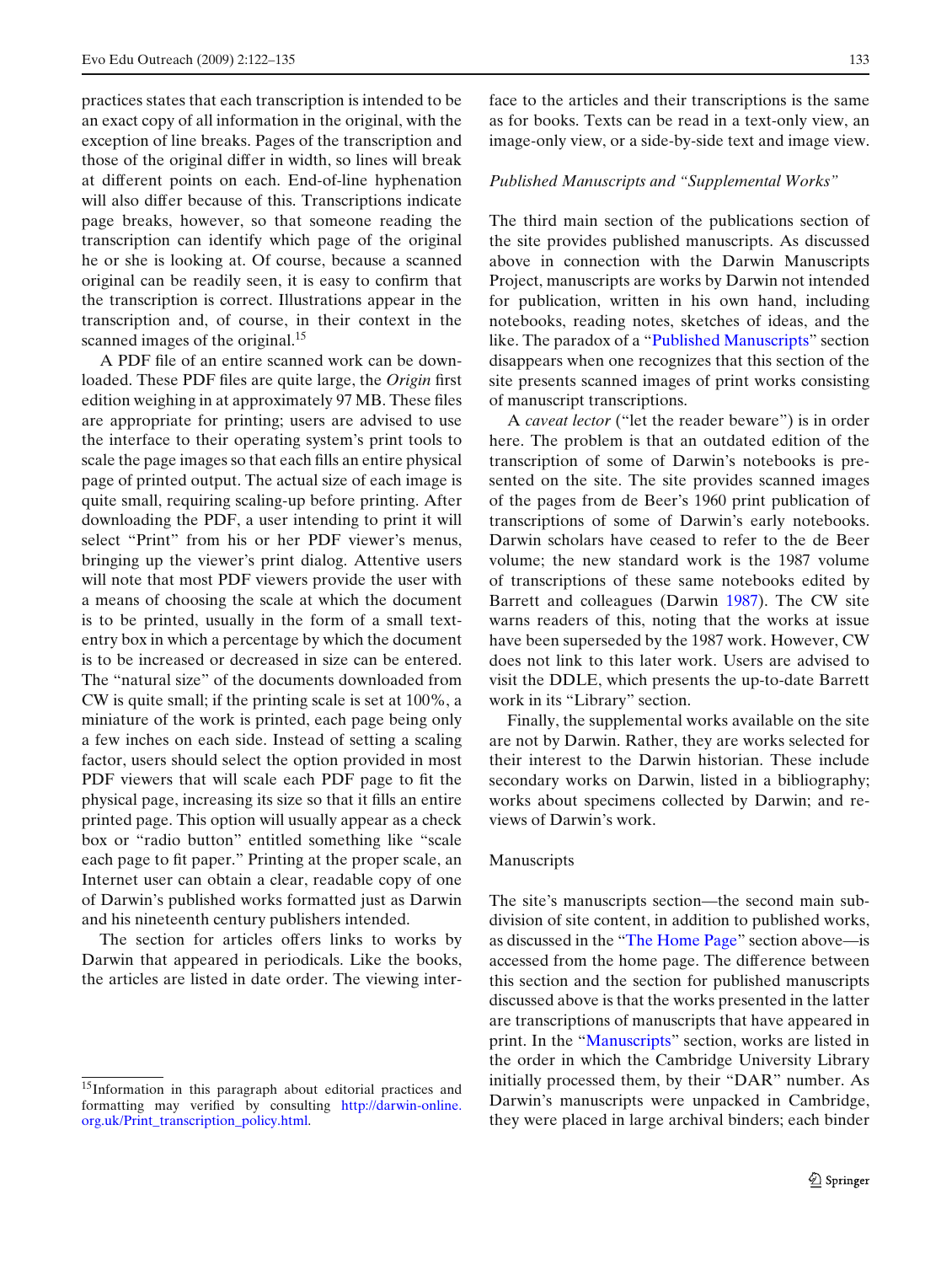has a DAR number. Access to manuscripts is provided by way of a long table, presented on a single long web page. The left column of the table lists DAR numbers, a first central column provides a link to the manuscript, a second central column shows a thumbnail image of a page of the manuscript, and the right column contains a brief description (at most, a short paragraph) of the contents of the manuscript. Users can view one page at a time. Generally, the images are scanned microfilms from the Cambridge University Library.

In addition to that mentioned in connection with the de Beer transcriptions discussed above, a second *caveat lector* is in order for Internet users viewing manuscripts provided in this section of the site. As discussed at length above in connection with the Darwin Manuscripts Project, manuscript images contain a fraction of the information contained in the original. Deletions, marginal notes, and interlining can be identified, but the type of writing instrument, paper characteristics, and the "layering" that reflect the history of Darwin's creation and revision of his notes cannot be discerned. Researchers viewing these manuscripts cannot use them to reconstruct Darwin's thought: Comments written between two lines many years after the initial lines will appear contemporaneous in a scanned image with no annotations. Some manuscripts are transcribed, which will help readers decipher Darwin's handwriting, but no annotations are provided that allow users to identify the type of writing instrument used or paper characteristics.

Users are also advised that the DAR numbers do not correspond to any natural archival unit. Manuscript material is grouped by the DAR numbers solely for the purpose of managing the binders in which the manuscripts are stored. Darwin's notes on a given topic or in preparation for a given published work may span several DAR numbers, and in general, the only way to discover the contents of a collection of manuscript material with a given DAR number is to browse the collection.

## Concluding Remarks

The CW is an excellent source for viewing Darwin's published works. Users must come to the site with a minimum of information about the works they are interested in because the site does not provide a high level of organization for its content. Manuscripts offered on the site are less useful than they otherwise might be because microfilming and scanning destroys much of the important information they contain. As well, the transcription of an important set of Darwin's notebooks by Gavin de Beer offered on the CW site is known to be outdated. Users are urged to consult the standard, upto-date transcription by Barrett and colleagues at the DDLE.

The CW site makes little progress toward increasing access to Darwin's works. It is not constructed around any central organizing principle or site design that would help direct users toward works based on their content. The site's architecture is built around the types of material presented. No topical or thematic categories cut across categories for material type, date-ordered lists providing the only further classification of works. There is no keyword indexing. Users will most likely find it most useful for known-item searches.

# **Conclusion: So Close, but Still so Far Away**

The three sites reviewed here offer the Darwin researcher collections that are both deep and wide. The collections do not overlap, except in the case in which the DDLE and CW sites offer a very small number of manuscripts in common.<sup>16</sup> The CW site is an excellent resource for published works by Darwin. The Correspondence Project clearly ranks as one of the most important digital collections anywhere due to the quality of its transcriptions and its breadth of material. The DDLE has only produced a limited number of texts but offers high-quality work, and its expansion is underway. The Complete Work's "Supplemental Materials" section and the Literature of Evolution component of the DDLE serve as important resources for those looking for both primary and secondary works on Darwin and evolutionary biology.

The architecture of the sites and the organization of the materials collected on each reveal a deep lacuna in the level of Internet access to research materials by and about Darwin. The Correspondence Project and the Complete Work distribute a large number of important materials but offer few or no substantial natural, content-driven pathways into their collections. The DDLE has set for itself the goal of organizing its manuscript collections and the literature of evolutionary biology by subject. Nonetheless, it has not attained this goal at present. On the one hand, digitization efforts by Darwin scholars have come so very close to an important goal, universal or near-universal distribution of Darwin texts and supporting materials. On the other

<sup>&</sup>lt;sup>16</sup>Those of the DDLE are to be preferred because they are more up-to-date and preserve more historical information.